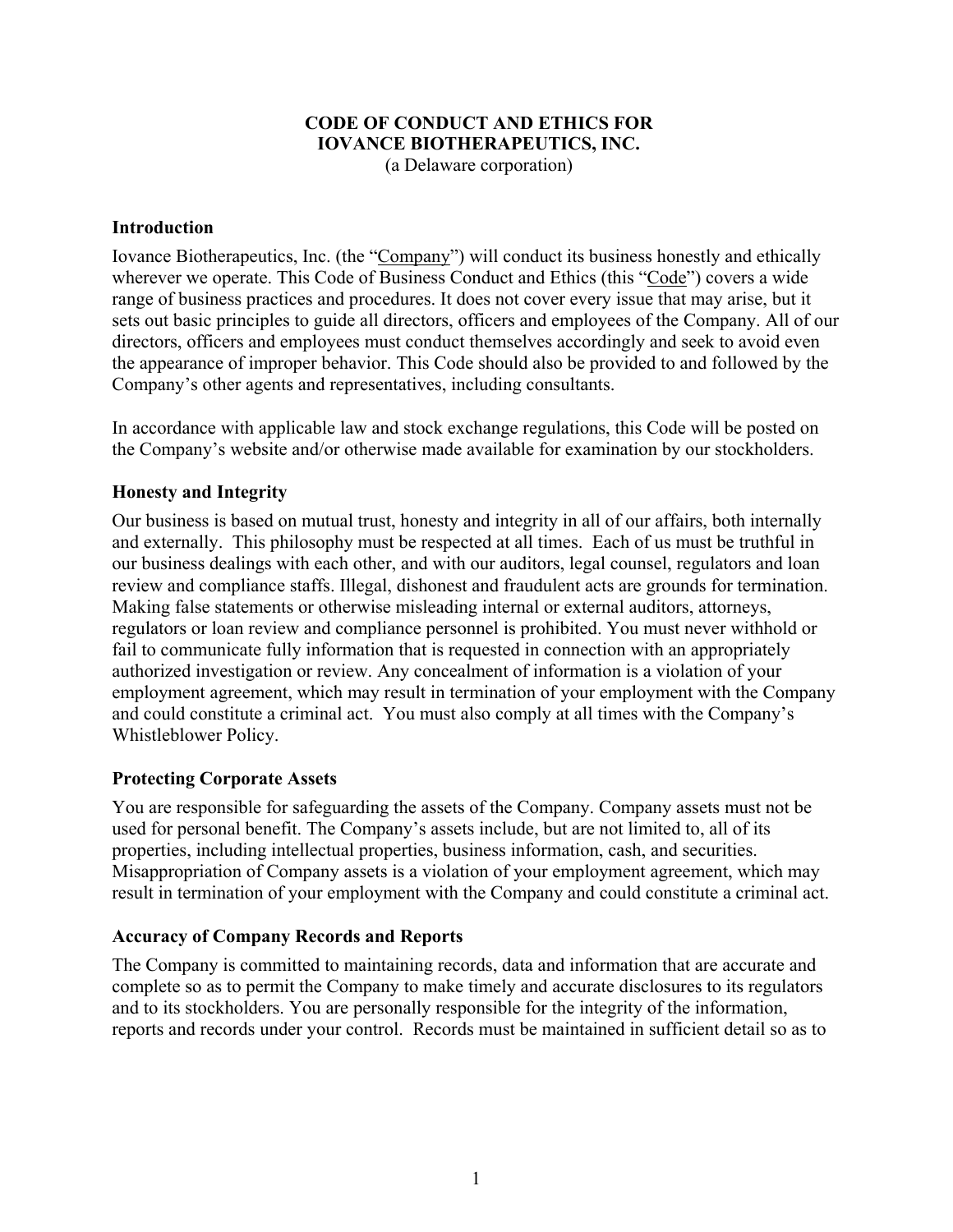reflect accurately the Company's transactions and activities. Our financial statements must be prepared in accordance with generally accepted accounting principles ("GAAP") and fairly present, in all material respects, the financial condition and results of the Company. To accomplish full, fair, and accurate reporting, you must ensure that financial reports issued by the Company are timely, accurate, understandable, and complete.

# **Compliance with Laws**

The Company's activities shall always be in full compliance with applicable laws and regulations. When such laws or regulations are ambiguous or difficult to interpret, you should seek advice from the Company's internal legal counsel, or if internal counsel is not available, then from the company's outside legal counsel.

The Company's product candidates and its operations are subject to extensive and rigorous regulation by the U.S. Food and Drug Administration and foreign health authorities. Violation of these regulations can result in severe civil and criminal penalties, adverse publicity for the Company, suspension of the Company's clinical trials, total or partial suspension of production of a Company product candidate, withdrawal of a future Company product from the market, and disciplinary action by the Company against the responsible individuals, up to and including termination of employment. You are required to comply with all such requirements.

# **Conflicts of Interest**

You must conduct your private, business, and personal activities in a manner that avoids conflict with, or even the appearance of conflict with, your ability to act solely in the interests of the Company. A conflict of interest arises if you have interests of any nature that compromise your ability to act objectively and in the best interests of the Company. Conflicts can arise directly or through your family members or through business or other entities in which you or your family members have an interest. At no time may you, on behalf of the Company, transact personal business, the business of an immediate family member, or the business of a for profit entity in which you or a member of your immediate family has an interest (other than an interest not exceeding 1% in a publicly traded company (a "Permitted Public Company Interest")), with the Company. In all such situations, you must disqualify yourself from involvement with any transaction or relationship between that person and the Company.

# **Business Ventures with Customers**

You may not enter into or participate with the Company's customers in business ventures without the approval of a majority of the Board of Directors of the Company, or an applicable committee thereof.

# **Acting as a Fiduciary**

Officers may not assume the responsibility of executor, administrator, trustee, guardian, custodian, attorney-in-fact under a power of attorney, or any other fiduciary capacity (except with respect to matters involving direct family relationships) without the approval of a majority of the Board of Directors of the Company, or an applicable committee thereof.

# **Company Opportunities**

You must not take for yourself any opportunity that belongs to the Company. Whenever the Company has been seeking a particular business opportunity, or the opportunity has been offered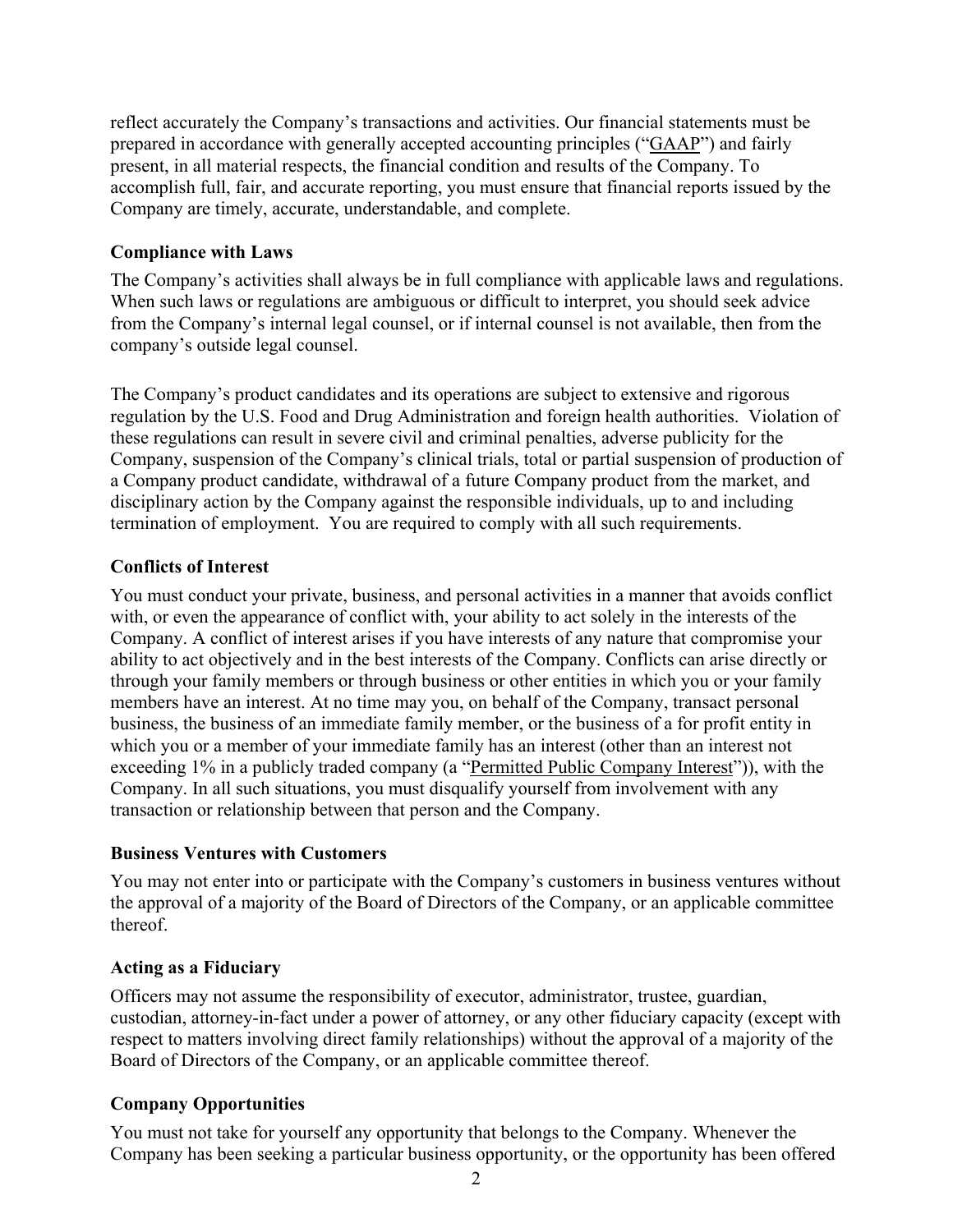to the Company, or the Company's funds, facilities or personnel have been used in developing the opportunity, that opportunity rightfully belongs to the Company and not to its employees.

## **Investments in Customers or Suppliers**

Because investments are an area in which conflicts of interest can very easily develop, you should obtain prior approval from a majority of the Board of Directors of the Company, or an applicable committee thereof, before investing directly or indirectly in the business of a customer or supplier of the Company, other than a Permitted Public Company Interest, as defined above. Under no circumstances should you acquire an equity interest in a company that is a customer or supplier at a price, which is more favorable than the price offered to the general public. If you own a direct or indirect interest in a business or other entity that becomes a customer or supplier, you should notify a majority of the Board of Directors of the Company, or an applicable committee thereof, as soon as the underlying facts are known to you.

## **Business Expenses**

You must have all business-related expenses approved in accordance with the Company Travel and Expense Policy. You must carefully observe expense account regulations and guidelines. Falsification of an expense account is considered to be a misappropriation of corporate funds and constitutes grounds for dismissal.

## **Gifts from Customers**

You shall not solicit or accept for yourself, or for a third party, anything of value in return for, or in connection with, any business, service, or activity of the Company. You shall not accept a gift in circumstances in which it could appear that his or her business judgment was influenced by such gift. You shall not allow an immediate family member or business associate to accept a gift, services, loans or preferential treatment in exchange for a past, current, or future business relationship with the Company.

### **Disclosure of Potential Conflicts of Interest**

You shall immediately disclose to a majority of disinterested members of the Board of Directors of the Company, or an applicable committee thereof, all situations that possess a potential for conflict of interest.

## **Political Donations**

You are prohibited from making any contribution to political candidates on behalf of the Company. You also may not make any contributions of anything of value in connection with any federal, state or local candidate's election. The Company makes, and discloses fully, contributions in state and local elections for the purpose of supporting ballot propositions that are in the interests of the Company and its several constituencies. Any proposal for political contributions on behalf of the Company or a group of Company employees should be referred for approval to a majority of disinterested members of the Board of Directors of the Company, or an applicable committee thereof.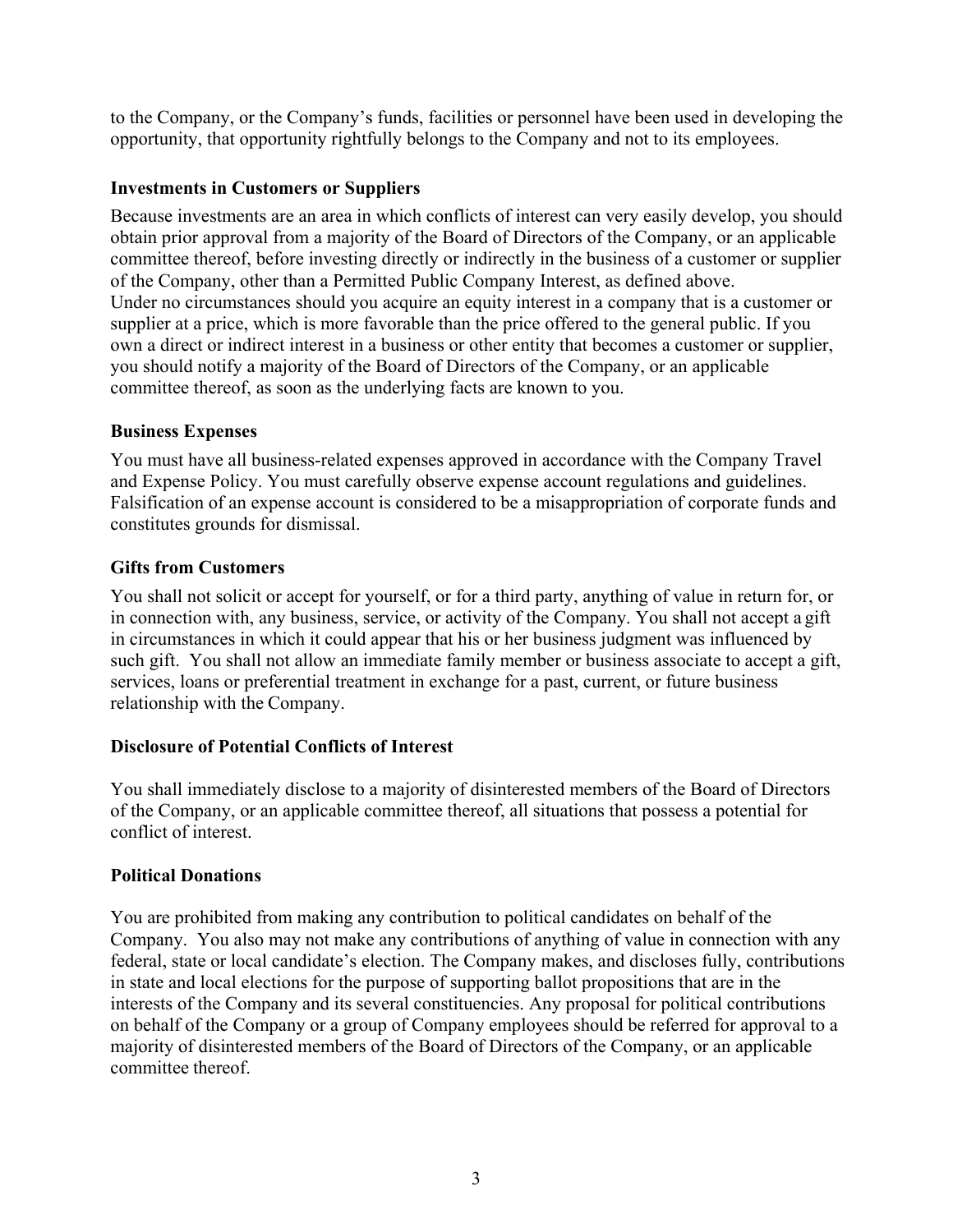# **Confidential Information**

You shall not use the Company's confidential and nonpublic information in any manner for personal advantage or to provide advantage to others.

## **Insider Trading**

You must at all times comply with all laws and regulations concerning insider trading, as well as comply with the Company's Insider Trading Policy. In general, you are prohibited by applicable law from trading in the securities of any company while in possession of material, non-public information (also known as "insider information") regarding that company. This prohibition applies to the Company's securities as well as to the securities of other companies, including the Company's customers and suppliers, and to transactions for any account of the Company, client account or personal account. It is also illegal to "tip" or pass on inside information to any other person if you know or reasonably suspect that the person receiving such information from you will misuse such information by trading in securities or passing such information on further, even if you do not receive any monetary benefit.

## **Investment Prudence**

You must not use your position at the Company to obtain leverage with respect to any investment, including investments in publicly traded securities, and should not accept preferential treatment of any kind based on your position with the Company in connection with your investments.

## **Cross - Selling Services/Tying Restrictions**

"Tying" arrangements, whereby customers are required to purchase or provide one product or service as a condition for another being made available, are unlawful in certain instances. You should consult the Company's outside legal counsel for advice on tying restrictions. The Company prohibits any such unlawful requirements.

## **Anti-Competitive Practices**

The Company is subject to complex laws (known as "antitrust laws") designed to preserve competition among enterprises and to protect consumers from unfair business arrangements and practices. You should avoid discussion of competitively sensitive topics, such as prices, pricing policies, costs and marketing strategies (except as reasonably required by your job duties).

## **Anti-Money Laundering Compliance**

Money laundering is the process of converting illegal proceeds so that funds are made to appear legitimate, and it is not limited to cash transactions, but can include a transfer of anything of value. The Company is obligated by law to join with governments, international organizations and members of the financial services industry to help prevent money laundering. You must comply with all anti-money laundering laws and regulations and follow all of the Company's anti-money laundering policies and procedures.

## **Nondiscrimination**

The Company endeavors to make all decisions responsibly, constructively and equitably without bias as to race, color, creed, religion, national origin, sex, marital status, age, veteran's status or membership in any other protected class or receipt of public assistance. Failure to do so is against Company policy.